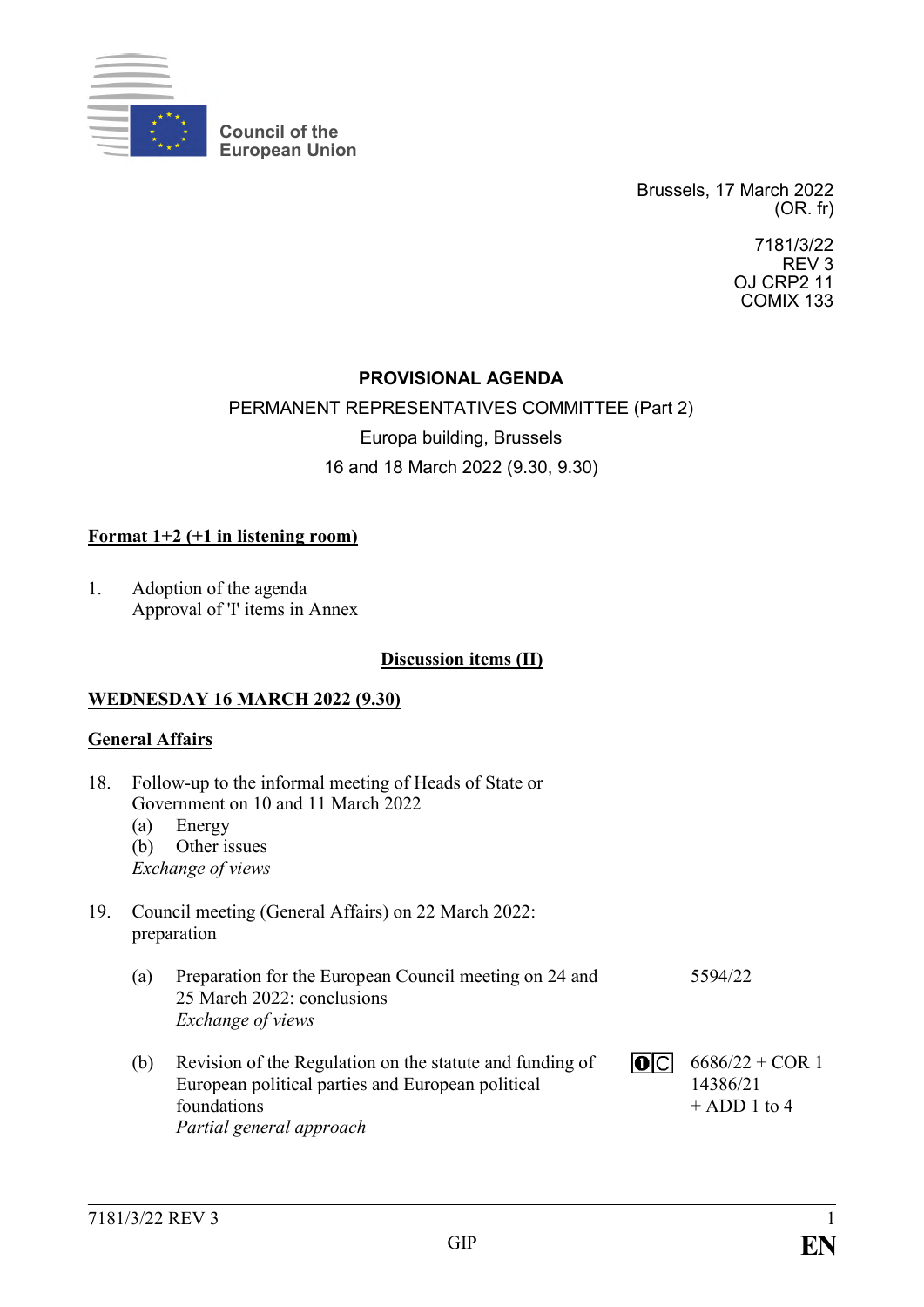(c) European Semester

|     |        | $\ddot{i}$             | Synthesis report on Council contributions on the<br>2022 European Semester<br>Exchange of views                                                                                  |                    | 6825/22                            |
|-----|--------|------------------------|----------------------------------------------------------------------------------------------------------------------------------------------------------------------------------|--------------------|------------------------------------|
|     |        | $\overline{11}$        | Updated roadmap on the 2022 European semester<br>Presentation by the Presidency                                                                                                  |                    | 13452/1/21 REV 1                   |
|     |        | $\overline{iii}$       | Draft Recommendation on the economic policy of<br>the euro area<br>Transmission to the European Council                                                                          |                    | 5080/22<br>5081/22                 |
|     | (d)    |                        | Other items in connection with the Council meeting                                                                                                                               |                    |                                    |
|     |        | <b>Foreign Affairs</b> |                                                                                                                                                                                  |                    |                                    |
| 21. |        | preparation            | Council meeting (Foreign Affairs) on 21 March 2022:                                                                                                                              |                    |                                    |
|     | (a)    |                        | Current affairs                                                                                                                                                                  |                    |                                    |
|     | (b)    |                        | Russian aggression against Ukraine<br>Exchange of views                                                                                                                          |                    |                                    |
|     | (c)    | Mali                   | Exchange of views                                                                                                                                                                |                    |                                    |
|     | (d)    |                        | <b>Strategic Compass</b><br>Exchange of views                                                                                                                                    |                    |                                    |
|     | (e)    |                        | Other items in connection with the Council meeting                                                                                                                               |                    |                                    |
| 22  |        | Approval               | Council Decision concerning restrictive measures in view of the<br>situation in Bosnia and Herzegovina – annual review<br>Decision to use the written procedure for the adoption | $\square$          | 6638/22<br>6636/22<br><b>CORLX</b> |
|     |        | <b>General Affairs</b> |                                                                                                                                                                                  |                    |                                    |
| 23. | (CARE) |                        | Regulation on Cohesion's Action for Refugees in Europe                                                                                                                           | $ 0 \overline{C} $ | 7051/22                            |

*Analysis of the final compromise text with a view to agreement*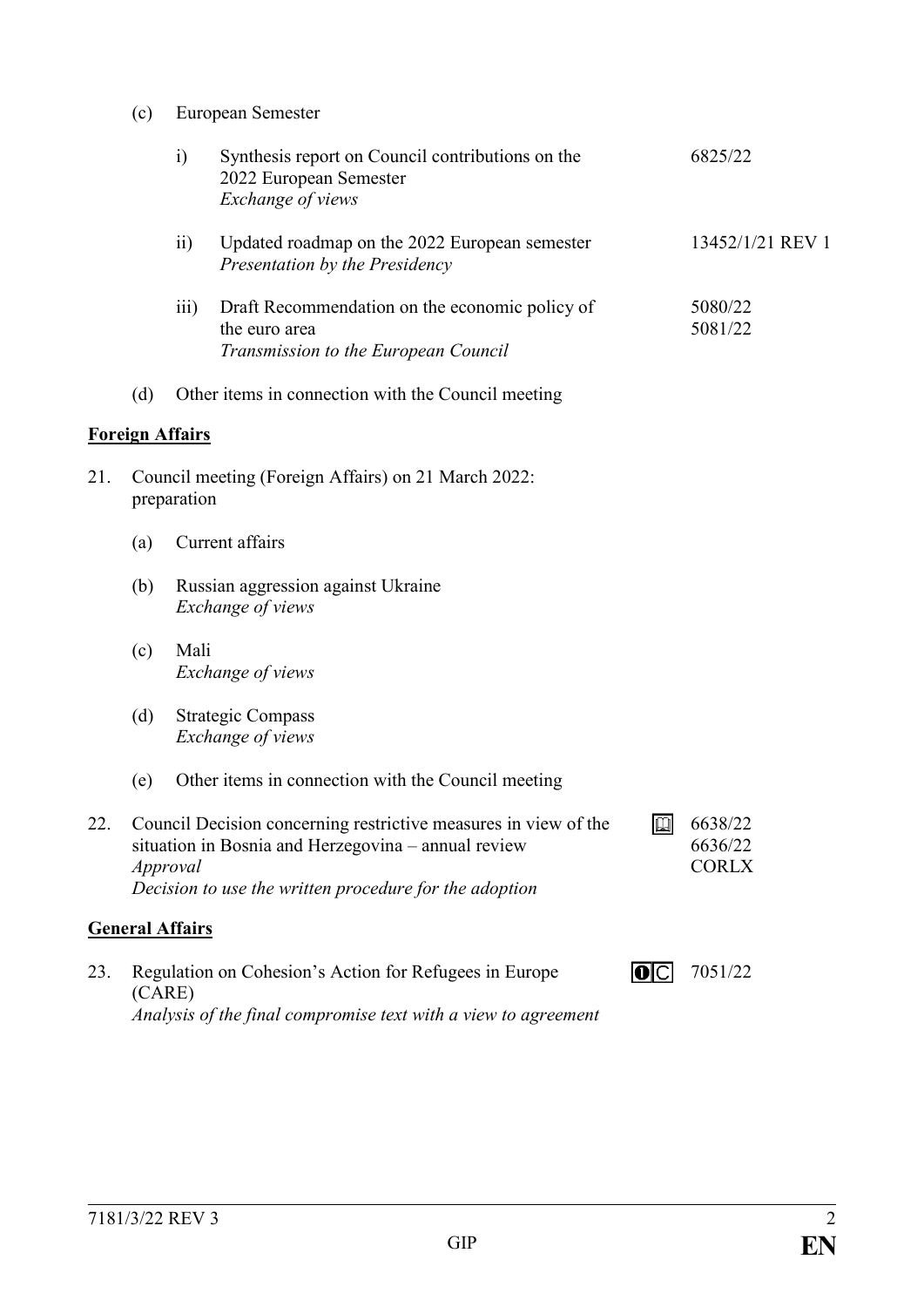#### **Economic and Financial Affairs**

- 24. Council meeting (Economic and Financial Affairs) on 15 March 2022: follow-up
- 25. Council meeting (Economic and Financial Affairs) on 5 April 2022: agenda

#### **Foreign Affairs**

26. Regulation on the public procurement reciprocity instrument *Presidency debriefing on the outcome of the trilogue*

#### **Justice and Home Affairs**

- 27. Regulation amending Regulations (EU) No 514/2014, (EU) No 516/2014 and (EU) 2021/1147 on the funding of home affairs policies *Analysis of the final compromise text with a view to agreement*
- 28. Regulation amending Regulation (EU) 2018/1862 on the Schengen Information System (SIS) *Presidency debriefing on the outcome of the trilogue*

Any other business

| $\overline{\phantom{a}}$ | ı |  |
|--------------------------|---|--|
|                          |   |  |
|                          |   |  |
|                          |   |  |
|                          |   |  |
|                          |   |  |
|                          |   |  |
|                          |   |  |
|                          |   |  |
|                          |   |  |
|                          |   |  |
|                          |   |  |
|                          |   |  |

**o**c



 $\overline{O}$   $\overline{C}$   $\overline{C}$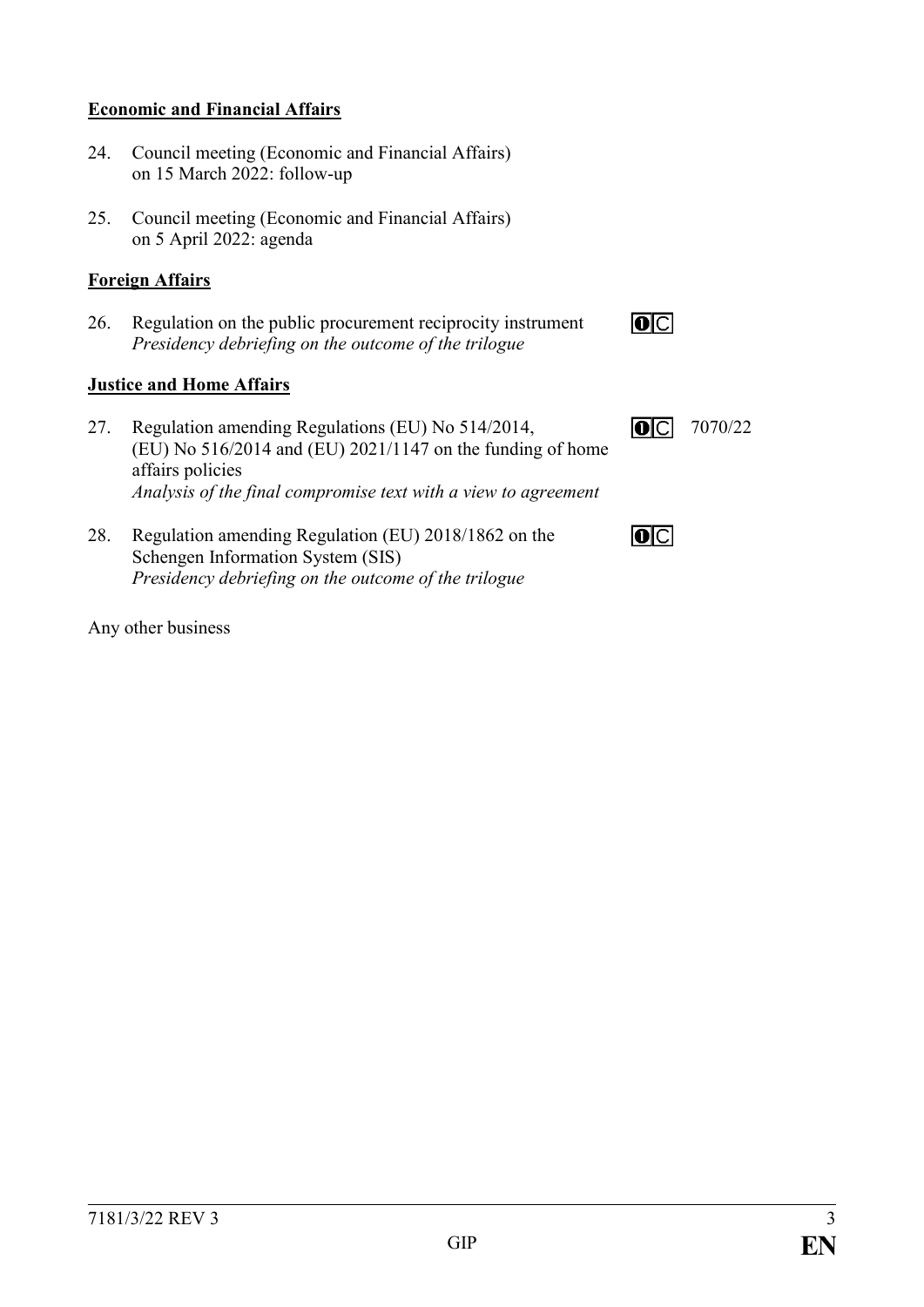## **FRIDAY 18 March 2022 (09.30)**

# **Foreign Affairs**

| 30. | EU-China summit (via video conference, 1 April 2022)<br>Policy debate                                                              |  | 6526/22 R-UE |  |  |  |
|-----|------------------------------------------------------------------------------------------------------------------------------------|--|--------------|--|--|--|
| 31. | Russian aggression against Ukraine<br>Exchange of views                                                                            |  |              |  |  |  |
|     | <b>Justice and Home Affairs</b>                                                                                                    |  |              |  |  |  |
| 61. | Extraordinary Council meeting (Justice and Home Affairs) on<br>28 March 2022: agenda and preparation                               |  |              |  |  |  |
|     | European coordination for the reception of refugees from<br>(a)<br>Ukraine                                                         |  |              |  |  |  |
|     | Other items in connection with the Council meeting<br>(b)                                                                          |  |              |  |  |  |
|     | <b>Foreign Affairs</b>                                                                                                             |  |              |  |  |  |
| 21. | Council meeting (Foreign Affairs) on 21 March 2022:<br>preparation                                                                 |  |              |  |  |  |
|     | (d)<br><b>Strategic Compass</b><br>Approval                                                                                        |  | 7334/22      |  |  |  |
| 32. | Council meeting (Foreign Affairs) on 11 April 2022: agenda                                                                         |  |              |  |  |  |
|     | <b>General Affairs</b>                                                                                                             |  |              |  |  |  |
| 18. | Follow-up to the informal meeting of Heads of State or<br>Government on 10 and 11 March 2022<br>Energy<br>(a)<br>Exchange of views |  |              |  |  |  |
| 19. | Council meeting (General Affairs) on 22 March 2022:<br>preparation                                                                 |  |              |  |  |  |
|     | Conference on the Future of Europe<br>(e)<br>Information from the Presidency<br>Exchange of views                                  |  | 7078/22      |  |  |  |
| 33. | Council meeting (General Affairs) on 12 April 2022: agenda                                                                         |  |              |  |  |  |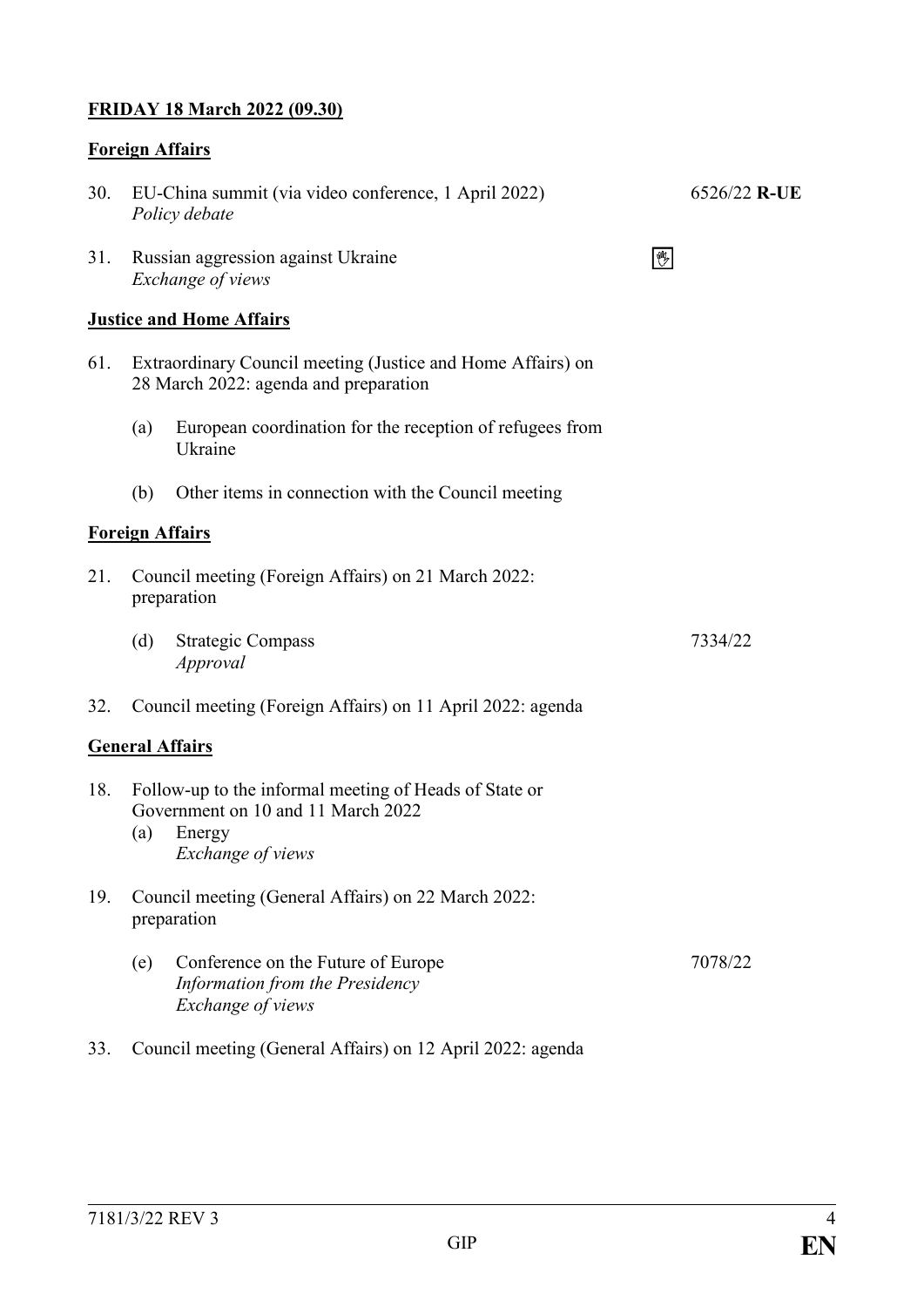#### **Justice and Home Affairs**

- 34. Electronic evidence
	- (a) Regulation on European Production and Preservation Orders for electronic evidence
	- (b) Directive on legal representatives for gathering evidence *Approval of a letter*

#### **Economic and Financial Affairs**

35. Regulation on digital operational resilience for the financial sector (DORA Regulation) *Preparation for the trilogue*

Any other business

o o o

#### **The following items are withdrawn:**

#### **General Affairs**

20. Relations with the EP (March 2022) *Debriefing*

#### **Foreign Affairs**

29. EU-AU summit (Brussels, 17 and 18 February 2022): follow-up *Exchange of views*

o

o o

#### **In the margins of Coreper:**

#### **WEDNESDAY 16 MARCH 2022 (17.30)**

#### **SCHENGEN MIXED COMMITTEE**

#### **Justice and Home Affairs**

Regulation amending Regulation (EU) 2018/1862 on the Schengen Information System (SIS) *Presidency debriefing on the outcome of the trilogue*

Regulation amending Regulations (EU) No 514/2014,  $\overline{O}$   $\overline{C}$   $\overline{C}$ (EU) No 516/2014 and (EU) 2021/1147 on the funding of home affairs policies *Policy debate*

7070/22

 $\overline{O}$ 





7092/22  $+$  ADD 1 to 5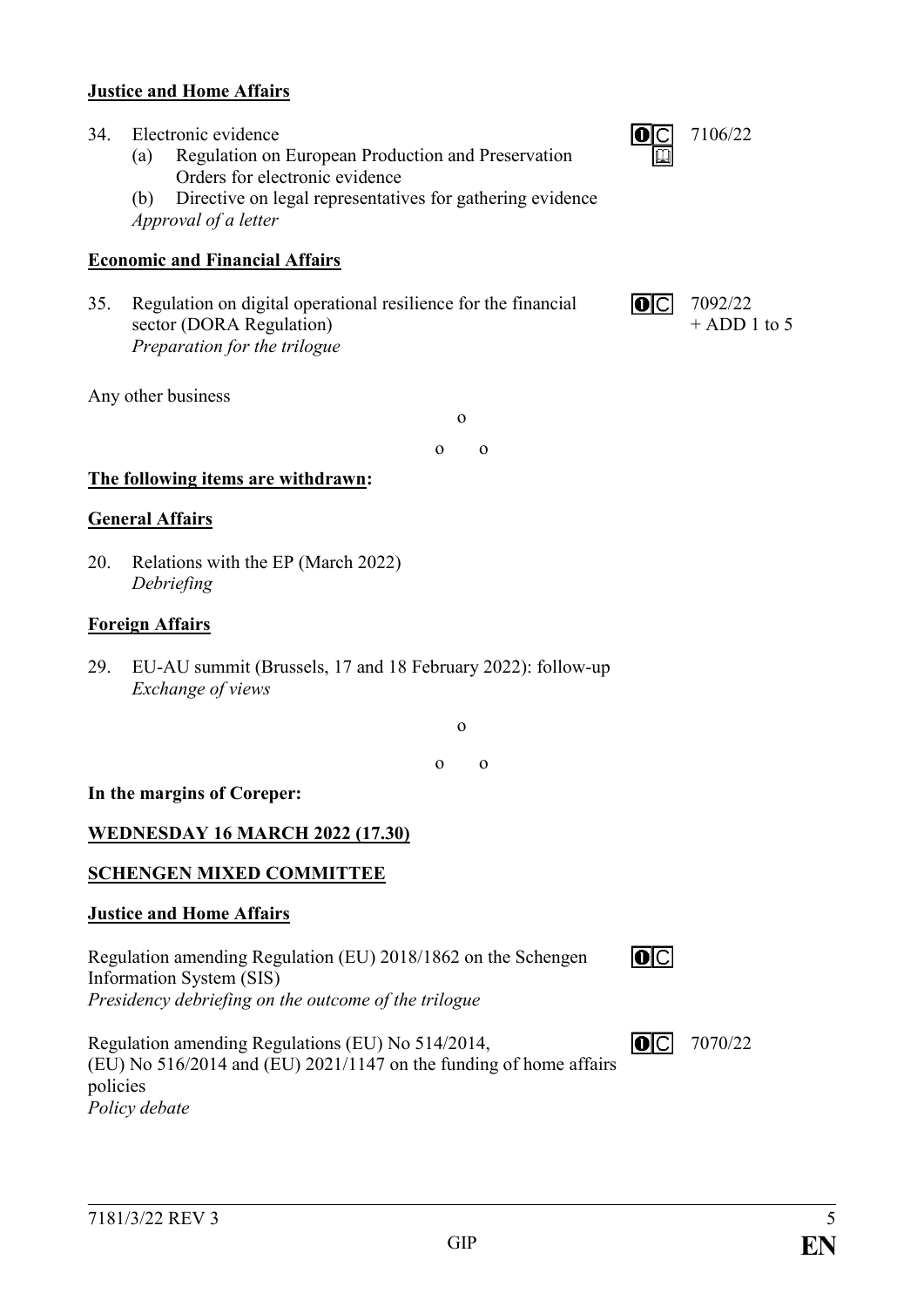## **Non-discussion items (I)**

## **MONDAY 16 MARCH 2022**

#### **Institutional affairs**

| 36. | <b>Minutes of Council meetings</b><br>Approval                                                                                                                                       | $\mathbb{Z}$                     |                   |
|-----|--------------------------------------------------------------------------------------------------------------------------------------------------------------------------------------|----------------------------------|-------------------|
|     | ECOFIN on 18 January 2022<br>(a)                                                                                                                                                     |                                  | $5510/22 + ADD 1$ |
|     | (b)<br>FAC on 24 January 2022                                                                                                                                                        |                                  | $5633/22 + ADD 1$ |
|     | (c)<br>GAC on 25 January 2022                                                                                                                                                        |                                  | $5634/22 + ADD 1$ |
|     | <b>Other</b>                                                                                                                                                                         |                                  |                   |
| 37. | Attendance of a third party at the meeting of the Working Party<br>on Atomic Questions on 16 March 2022<br>Approval                                                                  | 7115/22<br><b>ATO</b>            |                   |
| 38. | Attendance of third parties at the informal video conference of<br>the Working Party on Maritime Issues (EU Maritime Security<br>Strategy) on 17 March 2022<br>Approval              | 7088/22<br><b>POLMAR</b>         |                   |
| 39. | Attendance of third parties at the meeting of the Working Party<br>on Development Cooperation and International Partnerships on<br>17 March 2022<br>Approval                         | 7105/22<br><b>DEVGEN</b>         |                   |
| 40. | Attendance of a third party at the meeting of the Working Party<br>on the Western Balkans Region on 17 March 2022<br>Approval                                                        | 7069/22<br><b>COWEB</b>          |                   |
| 41. | Attendance of a third party at the meeting of the United Nations<br>Working Party on 17 March 2022<br>Approval                                                                       | 7189/22<br><b>CONUN</b>          |                   |
| 42. | Attendance of third parties at the meeting of the Working Party<br>on Judicial Cooperation in Criminal Matters (COPEN) – joint<br>investigation teams – on 18 March 2022<br>Approval | 7209/22<br><b>COPEN</b>          |                   |
| 43. | Attendance of a third party at the meeting of the Middle<br>East/Gulf Working Party on 22 March 2022<br>Approval                                                                     | 7034/22<br>7077/22<br><b>MOG</b> |                   |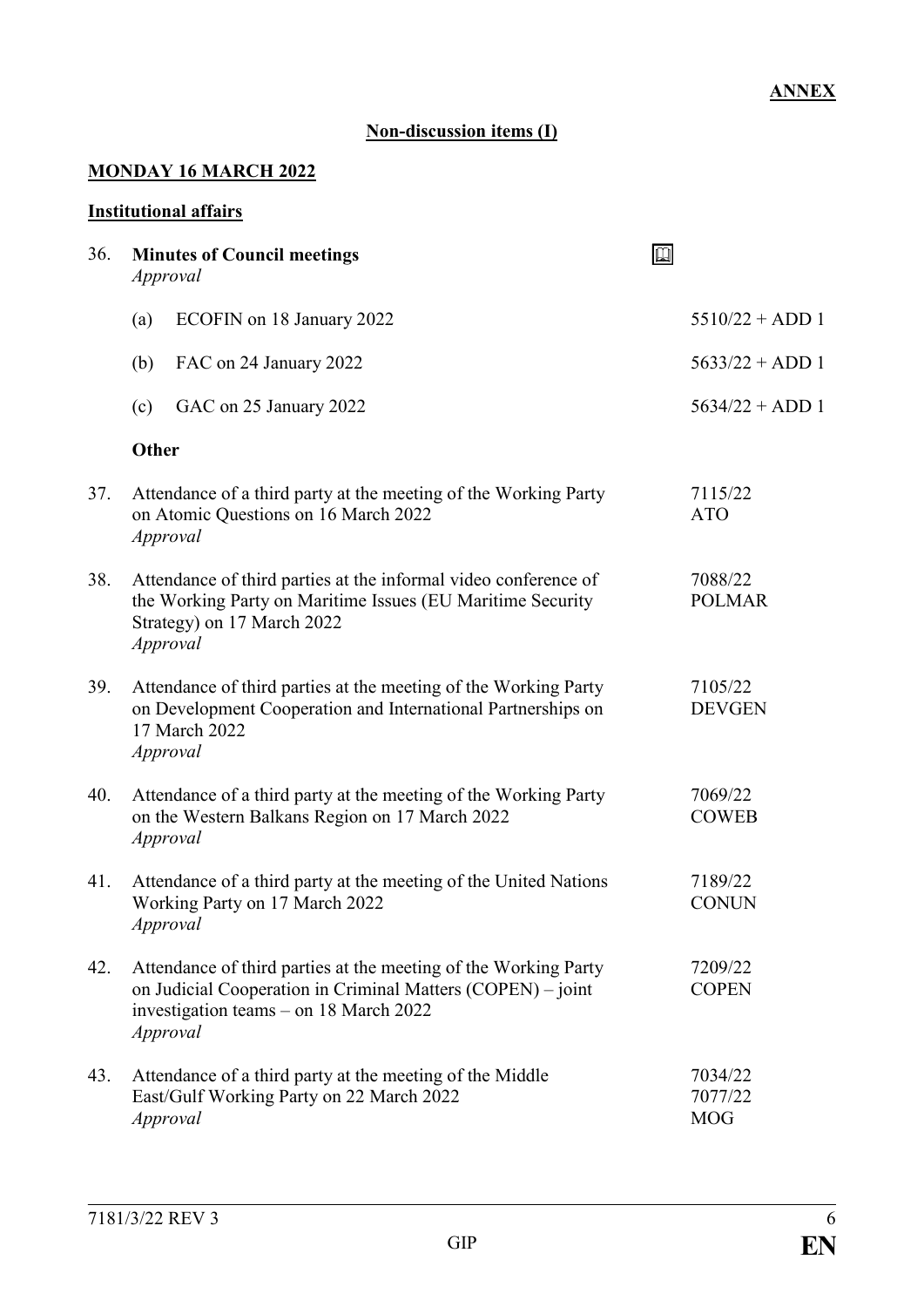| 44. |     | Attendance of third parties at the meeting of the Working Party<br>on Terrorism on 23 March 2022<br>Approval                           |                | 6990/22<br><b>CT</b>              |
|-----|-----|----------------------------------------------------------------------------------------------------------------------------------------|----------------|-----------------------------------|
| 45. |     | Attendance of third parties at the meetings of the Military<br>Committee on 22 and 29 March 2022<br>Approval                           |                | 7108/22<br><b>EUMC</b>            |
| 46. |     | Attendance of a third party at a meeting of the Political and<br>Security Committee on 29 March 2022<br>Approval                       |                | 7059/22<br><b>COPS</b>            |
| 47. |     | Attendance of a third party at a meeting of the Working Party on<br>Human Rights on 30 March 2022<br>Approval                          |                | 7040/22<br><b>COHOM</b>           |
|     |     | <b>Economic and Financial Affairs</b>                                                                                                  |                |                                   |
| 48. |     | Estimates of expenditure and revenue for the European Council<br>and Council for 2023<br>Approval                                      |                | 6713/22<br>6096/22<br><b>FIN</b>  |
| 49. |     | Council Implementing Decision authorising Slovenia to extend a<br>VAT derogation<br><b>Adoption</b>                                    | $\overline{C}$ | 7038/22<br>6436/22<br><b>FISC</b> |
|     |     | <b>General Affairs</b>                                                                                                                 |                |                                   |
| 50. |     | EP resolutions and decisions (March I 2022)                                                                                            |                | 6391/22<br>PE-RE                  |
|     |     | <b>Justice and Home Affairs</b>                                                                                                        |                |                                   |
| 51. |     | Status agreement with Moldova on the operational activities<br>carried out by the European Border and Coast Guard Agency in<br>Moldova |                | 7200/22<br><b>FRONT</b>           |
|     | (a) | Council Decision on the signing<br>Decision to use the written procedure for the adoption                                              |                | 7201/22<br>7204/22                |
|     | (b) | Council Decision on the conclusion<br>Request for the consent of the European Parliament<br>Decision to use the written procedure      |                | 7202/22<br>7204/22                |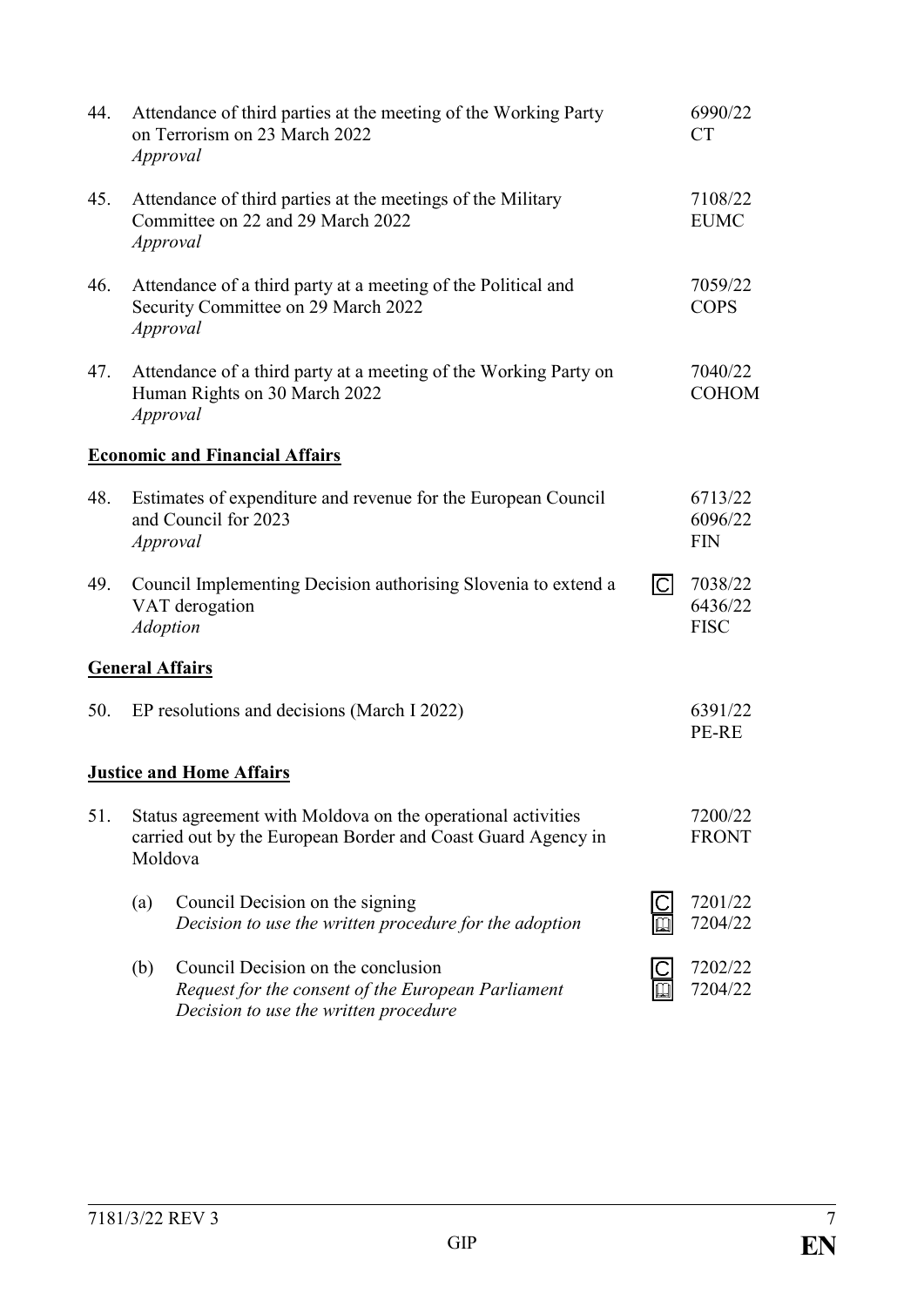| 52. | US Visa Waiver Program: Enhanced Border Security<br>Partnership (EBSP)<br>Approval of a letter                                                                            |                | 6768/22<br><b>VISA</b>                               |
|-----|---------------------------------------------------------------------------------------------------------------------------------------------------------------------------|----------------|------------------------------------------------------|
|     | <b>Foreign Affairs</b>                                                                                                                                                    |                |                                                      |
| 53. | Climate and Environment Declaration by Humanitarian Aid<br>Donors<br>Authorisation to sign a non-binding instrument                                                       |                | $7057/22 + COR$ 1<br><b>COHAFA</b>                   |
| 54. | Conclusions on Cameroon<br>Approval                                                                                                                                       |                | 7075/22<br><b>COAFR</b>                              |
| 55. | United Nations Water Conference $2023 - Key$ elements for the<br>European Union and the Member States for the interactive<br>dialogues<br>Information from the Presidency |                | 6714/22<br><b>DEVGEN</b>                             |
| 56. | Conclusions on the Ninth Review Conference of the Biological<br>and Toxin Weapons Convention (BTWC)<br>Approval                                                           |                | 7050/22<br>7047/22<br><b>CONOP</b>                   |
|     | <b>EU</b> positions for international negotiations                                                                                                                        |                |                                                      |
| 57. | Council Decision on the EU position within the WTO General<br>Council as regards the review of the Bali Decision on tariff rate<br>quotas<br><b>Adoption</b>              | $\overline{C}$ | $6798/22 + ADD 1$<br>$6799/22 + ADD 1$<br><b>WTO</b> |
|     | <b>FRIDAY 18 MARCH 2022</b>                                                                                                                                               |                |                                                      |
|     | <b>Institutional affairs</b>                                                                                                                                              |                |                                                      |
|     | <b>Other</b>                                                                                                                                                              |                |                                                      |
| 62. | Attendance of third parties at the meeting of the Working Party<br>on Development Cooperation and International Partnerships on<br>28 March 2022<br>Approval              |                | 7316/22<br><b>DEVGEN</b>                             |
|     | <b>Economic and Financial Affairs</b>                                                                                                                                     |                |                                                      |
| 58. | Decision on providing macro-financial assistance to the<br>Republic of Moldova<br>Confirmation of the final compromise text with a view to<br>agreement                   | IOICI          | 6991/22<br><b>ECOFIN</b>                             |